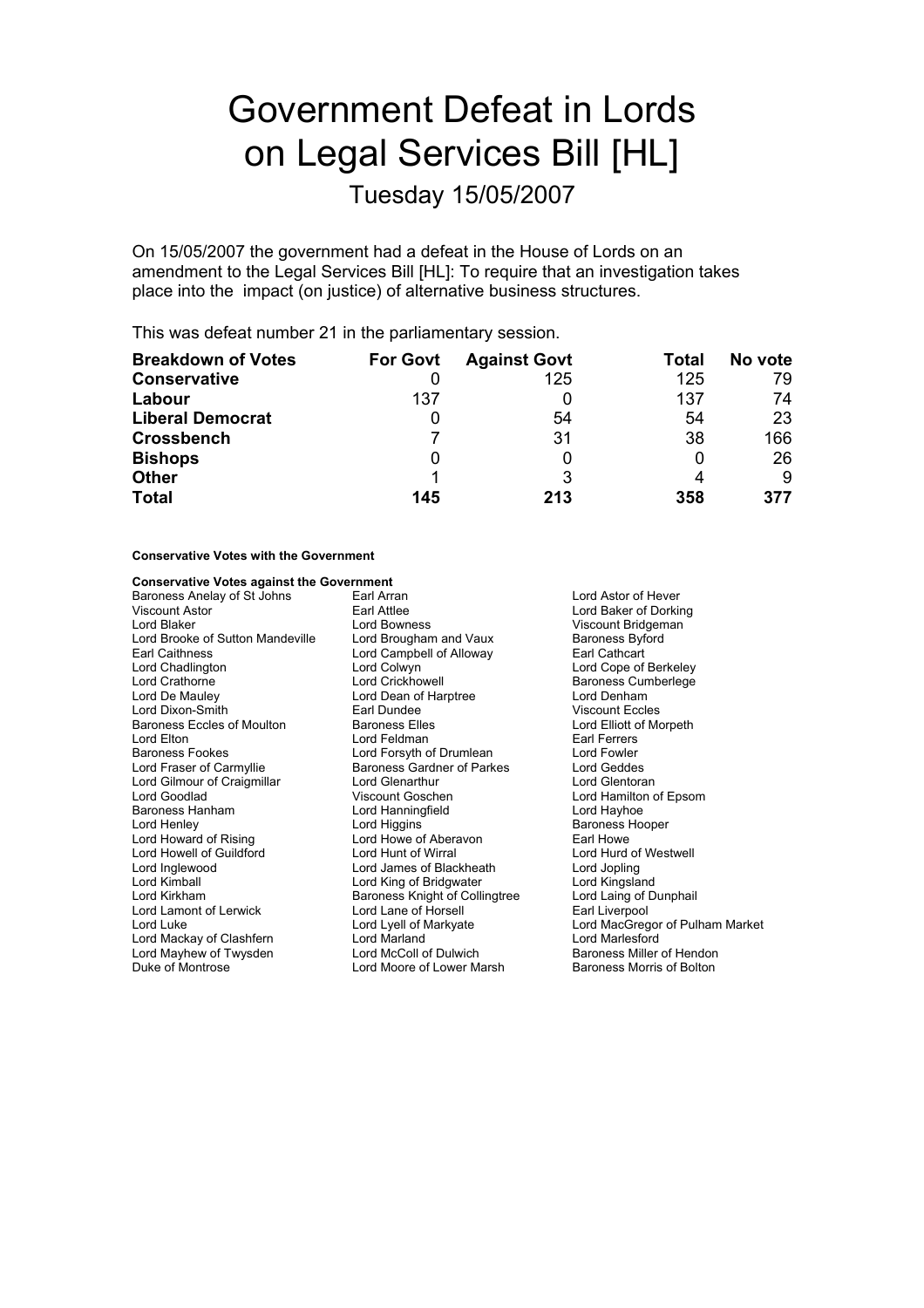Lord Roberts of Conwy<br>
Baroness Seccombe<br>
Lord Selsdon Lord Steinberg Lord Stewartby<br>
Lord Steinberg Lord Stewartby<br>
Lord Steinberg Lord Taylor of Warwick Viscount Ullswater **Baroness Verman Container**<br>
Lord Wade of Choriton **Container Lord Wakeham** Baroness Wilcox

#### **Labour Votes with the Government**

Baroness Ashton of Upholland Lord Barnett Lord Bassam of Brighton Lord Bernstein of Craigweil interest and Lord Bhattacharyya and Lord Bilston<br>
Expansion Lord Borness Blood Cord Boyd of Lord Boyd of Lord Boyd of Lord Boyd of Lord Boyd of Lord Boyd of Lo Baroness Blood Lord Borrie Lord Boyd of Duncansby Lord Bradley Lord Bragg Lord Brooke of Alverthorpe Lord Brookman Lord Carter of Coles Lord Christopher Lord Clark of Windermere **Lord Clarke of Hampstead** Lord Clinton-Davis<br>Baroness Cohen of Pimlico **Lord Corbett of Castle Vale** Baroness Crawlev Baroness Cohen of Pimlico **Conduct Conduct Conduct Conduct Conduct** Baroness Crawley<br>Baroness David Baroness Castle Baroness Corporation of Glen Clova Lord Davies of Oldham Lord Davies of Coity Lord Desai Lord Dubs Lord Eatwell<br>
Lord Evans of Parkside Lord Elder Lord Falconer of Thoroton Baroness Farrington of Ribblet Lord Faulkner of Worcester Lord Filkin Lord Filkin Baroness Ford Turk Cord Foulkes of Cumnock Lord For Lord Fyfe of Fairfield Lord Foster of Bishop Auckland Lord Foulkes of Cumnock Lord Fyfe of Fairch Cumnock Lord Giddens<br>Baroness Gale Cord Giddens Baroness Gibson of Market Rasen Lord Giddens Baroness Gale **Baroness Gibson of Market Rasen**<br>Baroness Golding **Baroness Coldens** Lord Goldsmith Baroness Goudie **Lord Gould of Brookwood** Baroness Gould of Potternewton<br>
Lord Graham of Edmonton Lord Gregson<br>
Lord Grocott Lord Graham of Edmonton Lord Gregson Lord Grocott Lord Harris of Haringey **Lord Harrison**<br>Lord Haskel **Lord Haworth** Lord Haskel Contract Lord Haworth Lord Haworth Baroness Hilton of Eggardon<br>Baroness Hollis of Heigham Lord Howarth of Newport Baroness Howells of St David Baroness Hollis of Heigham Lord Howarth of Newport Baroness Howells of St Davids<br>
Lord Howie of Troon Lord Hoyle Cord Hovels and Baroness Howells of Woodside Lord Hunt of Kings Heath Baroness Jay of Paddington Lord Jones<br>
Lord Lord Hord King of West Bromwich Lord Kirkhill<br>
Lord Judd Cord King of West Bromwich Lord Kirkhill Lord Judd Lord King of West Bromwich Lord Kirkhill Baroness Lockwood Lord Lord Lofthouse of Pontefract Lord Mackenzie of Framwellgate Lord Mason of Barnsley Lord Maxton<br>Baroness McDonagh Baroness McIntosh of Hudnall Lord Mitchell Baroness McDonagh Baroness McIntosh of Hudnall Lord Mitchell<br>Lord Moonie Company Baroness Morgan of Huyton Baroness Morgan of Drefelin Lord Moonie<br>
Lord Morris of Manchester Franchise Morgan of Huyton Baroness Morgan of Drefeli<br>
Lord Morris of Handsworth Baroness Morris of Yardley Lord Morris of Manchester Lord Morris of Handsworth Baroness Morris of Yard<br>
Lord Morris of Aberavon Lord O'Neill of Clackmannan Lord Patel of Blackburn Lord Paul Lord Pendry Baroness Pitkeathley Baroness Quin Baroness Ramsay of Cartvale Lord Randall<br>
Lord Rea Cord Baroness Rendell of Babergh Lord Richard Lord Rea Baroness Rendell of Babergh Lord Rooker<br>
Lord Rooker Lord Rosser Lord Rooker Lord Rosser Lord Rosser Lord Rowlands<br>
Baroness Royall of Blaisdon Lord Sawyer Lord Rowlands Baroness Scotla

Lord Murton of Lindisfarne **Baroness Noakes** Lord Northbrook<br>
Earl Northesk Lord Norton of Louth **Baroness O'Cathain** Earl Northesk **Earl Northes k Lord Norton of Louth** Baroness O'Cathain<br>
Earl Onslow **Baroness Obenheim-Barnes** Baroness Park of Monmouth Earl Onslow Baroness Oppenheim-Barnes Baroness Park Baroness Park of Month Barnes Baroness Park of Month Burnh Lord Pilkington of Oxenford Lord Plumb<br>Lord Reay Lord Rees Lord Quinton **Lord Reavaluation** Lord Reavaluation and Rees<br>
Lord Roberts of Conwy **Lord Rotherwick** Lord Rotherwick Lord Saatchi Baroness Seccombe Lord Selsdon **Baroness Sharples**<br>
Lord Shaw of Northstead Lord Sheikh Baroness Sharples<br>
Lord Shaw of Northstead Lord Sheikh Baroness Shephard Lord Skelmersdale a Lord Soulsby of Swaffham Prior Cord St John of F<br>
Lord Steinberg Cord St Lord St Lord St Lord Strathclyde Lord Taylor of Warwick and Lord Taylor of Holbeach<br>
Lord Trimble<br>
Lord Tugendhat Viscount Trenchard Lord Trimble Lord Tugendhat Lord Wakeham Lord Waldegrave of North Hill<br>Lord Wolfson

Baroness Adams of Craigielea Lord Adonis<br>
Baroness Amos Craigielea Baroness Andrews Lord Archer (Lord Archer Lord Davidson of Glen Clova Lord Hoyle<br>
Lord Irvine of Lairg<br>
Lord Janner of Braunstone Lord Lea of Crondall Lord Lipsey<br>
Lord Lofthouse of Pontefract Lord MacKenzie of Culkein Lord O'Neill of Clackmannan Lord Prys-Davies<br>
Baroness Ramsay of Cartvale 
Lord Randall of St Budeaux Baroness Royall of Blaisdon and Lord Sawyer **Baroness Scotland of Asthal**<br>
Lord Sheldon **a Lord Sawyer** Corporation Clear Corporation Clear Lord Smith of Leigh

Lord Shaw of Northstead Lord Sheikh Baroness Shephard of Northwold<br>
Lord Skelmersdale Lord Soulsby of Swaffham Prior Lord St John of Fawsley

Lord Archer of Sandwell Baroness Farrington of Ribbleton<br>Baroness Ford Lord Gordon of Strathblane Lord Smith of Leigh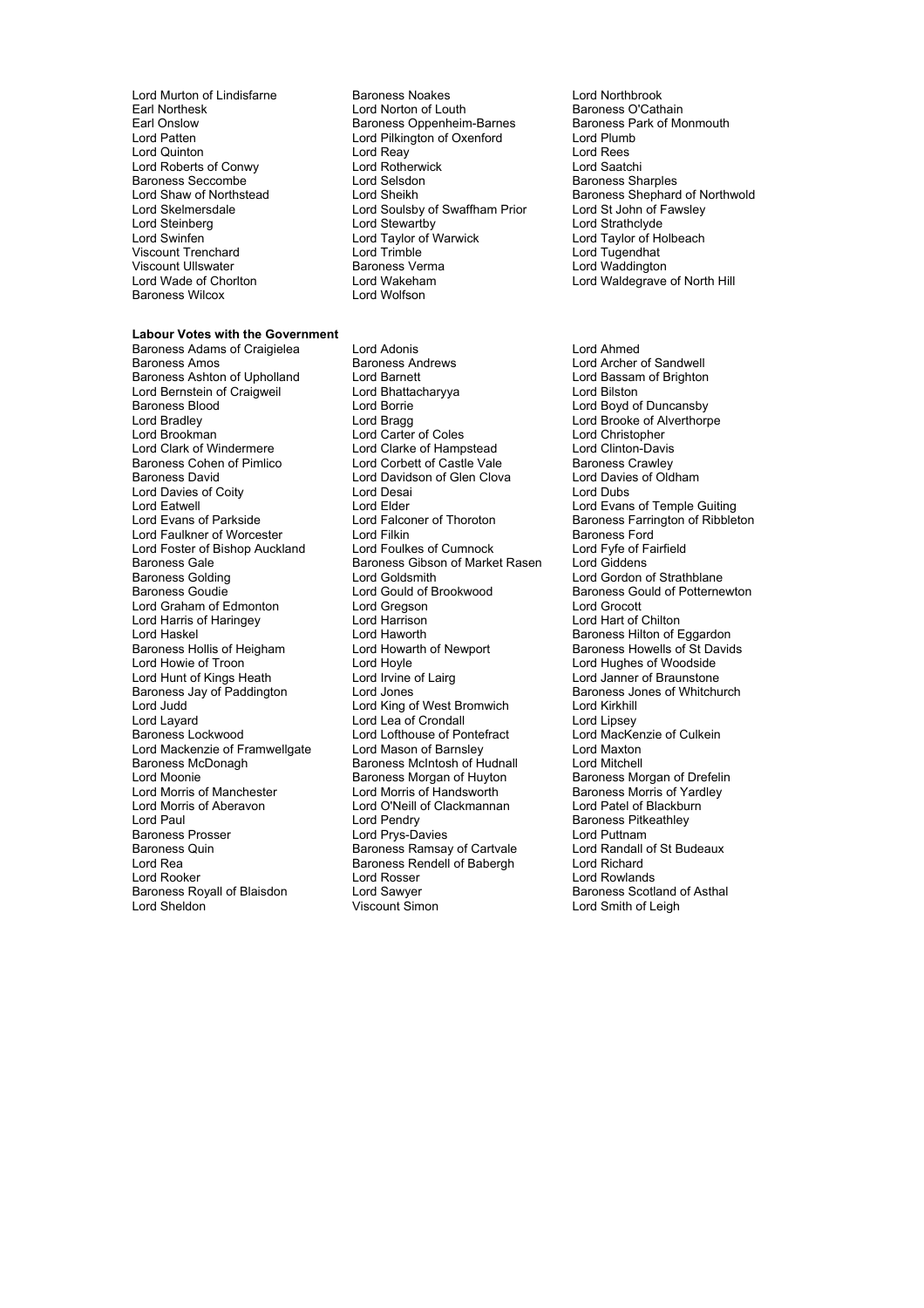Lord Soley **Lord Stone of Blackheath** Lord Strabolgi<br>
Baroness Taylor of Bolton Lord Taylor of Blackburn Lord Temple-Morris Baroness Taylor of Bolton Lord Taylor of Blackburn and Lord Temple-Morris Lord Temple-Morris Lord Tunnicliffe<br>
Lord Tunnicliffe Lord Lord Triesman Baroness Thornton **Example 2** Lord Triesman **Lord Tunnicliffe**<br>
Lord Turpherg<br>
Lord Turpherg<br>
Lord Turpherg<br>
Lord Turpherg<br>
Lord Turpherg Lord Turnberg entitled Baroness Turner of Camden<br>
Lord Warner Camel Baroness Turner of Camden Lord Warner Theory Cord Whitty Cord Whitty Cord Cord Lord Williams of Elvel<br>
Lord Woolmer of Leeds Lord Young of Norwood Green Lord Young of Norwood Green

**Labour Votes against the Government**

### **Liberal Democrat Votes with the Government**

#### **Liberal Democrat Votes against the Government**

Lord Chidgey **Lord Clement-Jones**<br>
Lord Dholakia **November 1998**<br>
Lord Dykes Baroness Falkner of Margravine Lord Shutt of Greetland G Lord Smith of C<br>
Lord Taverne G Lord Teverson Baroness Thomas of Winchester Baroness<br>
Lord Tordoff Lord Tyler

Lord Addington Lord Ashdown of Norton-sub-Hamdon Lord Avebury<br>Baroness Barker Lord Carlile on Lord Burnett Lord Carlile o Baroness Barker Lord Burnett Lord Carlile of Berriew Lord Dholakia Lord Dykes Viscount Falkland Lord Goodhart **Example 3 Exercise Standard Baroness Harris and Baroness Harris of Richmond Baroness Harris of Richmond**<br>
Lord Kirkwood of Kirkhope **Baroness Harris of Trafford Baroness Harris of Herne Hill** Lord Kirkwood of Kirkhope Lord Lee of Trafford Lord Lord Lester of Herne Hill<br>Baroness Linklater of Butterstone Lord Livsev of Talgarth Lord Mackie of Benshie Baroness Linklater of Butterstone Lord Livsey of Talgarth **Example 20 Lord Mackie of Ben**<br>
Lord Maclennan of Rogart Baroness Maddock **Earl Marand Kellie** Lord Maclennan of Rogart Baroness Maddock Earl Mar and Kellie<br>Lord McNally Baroness Miller of Chilthorne Domer Baroness Neuberger Lord McNally **Example 2** Extra Baroness Miller of Chilthorne Domer Baroness Neuberger<br>
Baroness Nicholson of Winterbourne Baroness Northover Lord Newby **Baroness Nicholson of Winterbourne**<br>
Lord Redesdale **Baroness Nicholson of Winterbourne**<br>
Lord Rennard Lord Rennard **Lord Roberts of Llandudno**<br>
Lord Sandberg **Communist Communist Communist Communist Communist Communist Communist Communist Communist Communist Communist Communist Communist Communist Communist Communist Commu** Lord Rodgers of Quarry Bank Lord Sandberg and Baroness Sharp of Guilding Baroness Sharp of Guilding Lord Steel of Aikwood Lord Teverson Lord Thomas of Gresford<br>
Baroness Tonge Lord Tope<br>
Lord Tope Lord Tordoff Lord Tyler The Lord Tordoff Lord Tordoff Lord Wallace of Saltaire<br>
Lord Watson of Richmond Baroness Williams of Cro

Baroness Williams of Crosby

#### **Crossbench Votes with the Government**

| Baroness Boothroyd         | Lord Boston of Faversham      | Lord Cobbold           |
|----------------------------|-------------------------------|------------------------|
| <b>Baroness Greengross</b> | Baroness Howarth of Breckland | <b>Baroness Murphy</b> |
| . <b>. .</b>               |                               |                        |

## **Crossbench Votes against the Government**

Lord Hannay of Chiswick **Chicago Lord Harries of Pentregarth Lord Hylton** Lord Molyneaux of Killead Lord Monson<br>
Lord Patel of Bradford 
Lord Ramsbotham Lord Wilson of Tillyorn

Lord Rogan

Lord Alton of Liverpool **Lord Ampthill** Lord Ampthill Lord Ampthill Lord Bridges Lord Bridges Culrose Lord Craig of Radley Lord Bridges **Calculation Colville of Culross** Lord Craig of Radley<br>
Viscount Craigavon **Calculation Baroness Darcy de Knayth** Lord Elystan-Morgan Viscount Craigavon **Baroness Darcy de Knayth** Lord Elystan-Morgan<br>
Lord Hannay of Chiswick Lord Harries of Pentregarth Baroness Howe of Idlicote Lord Hylton Lord Laming Lord Lloyd of Berwick Lord Maginnis of Drumglass Baroness Masham c<br>
Lord Monson<br>
Lord Neill of Bladen Earl Sandwich Baroness Stern Lord Tanlaw Lord Walton of Detchant

Lord Ryder of Wensum

#### **Bishop Votes with the Government**

**Bishop Votes against the Government**

**Other Votes with the Government** Lord Watson of Invergowrie

**Other Votes against the Government**<br> **Cord Beaumont of Whitley Lord Pearson of Rannoch** Lord Beaumont of Whitley Lord Pearson of Rannoch Lord Stoddart of Swindon